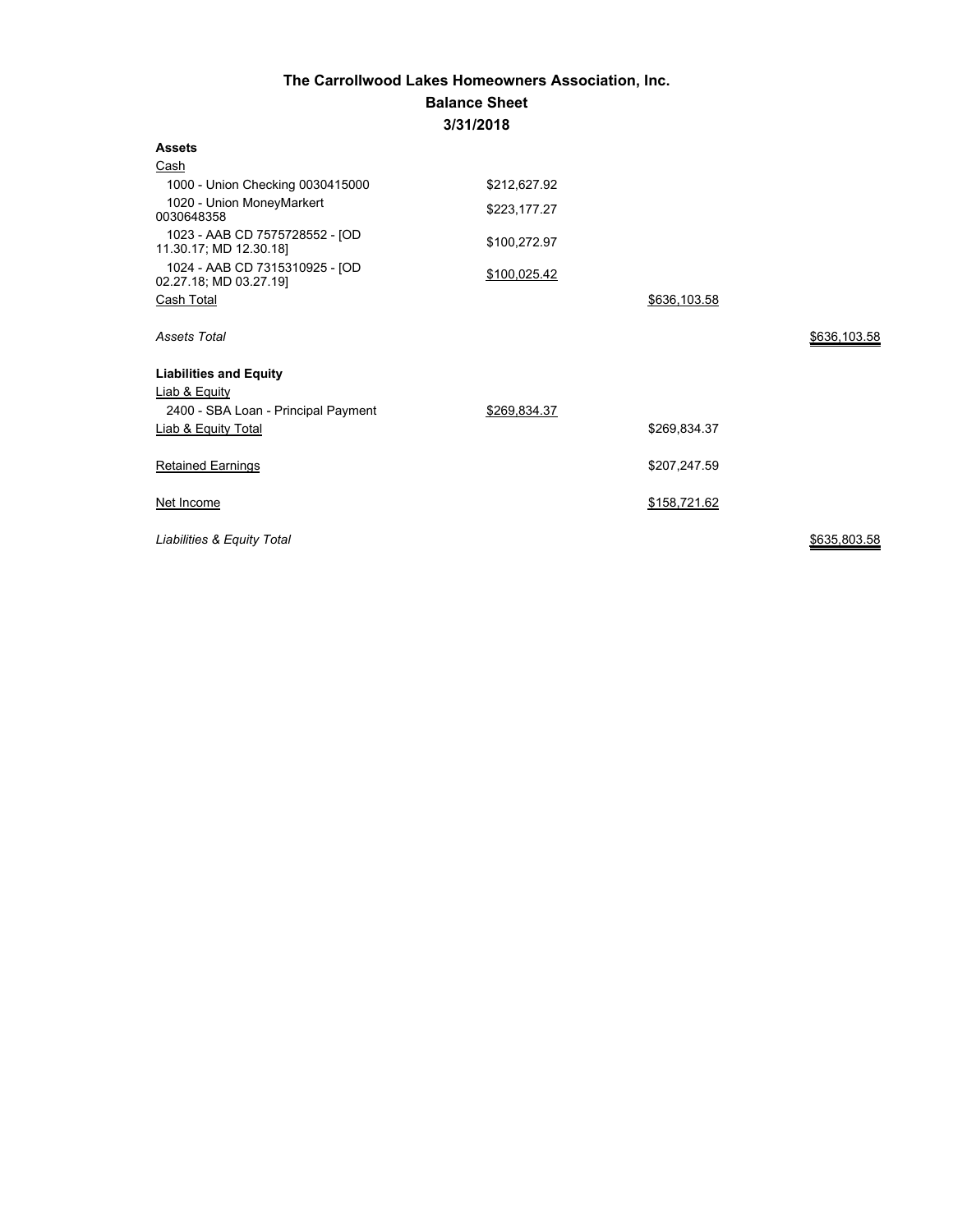## **The Carrollwood Lakes Homeowners Association, Inc. Income Statement 3/1/2018 - 3/31/2018**

|                                                     | 3/1/2018 - 3/31/2018 | Year To Date |  |
|-----------------------------------------------------|----------------------|--------------|--|
|                                                     |                      |              |  |
| Income                                              |                      |              |  |
| Cash                                                |                      |              |  |
| 4012 - HOA Dues Received                            | \$13,002.19          | \$174,832.34 |  |
| 4022 - Collections via Attorney                     | \$4,713.45           | \$7,152.01   |  |
| 4025 - Property R&M Fee Income                      | \$0.00               | \$300.00     |  |
| 4038 - Miscellaneous Income                         | (\$20.00)            | \$0.00       |  |
| 4046 - Pool Key/Pass Income                         | \$40.00              | \$60.00      |  |
| <b>Total Cash</b>                                   | \$17,735.64          | \$182,344.35 |  |
| Income                                              |                      |              |  |
| 4023 - Lien Fee Income - Use 4021 as of<br>01.01.18 | (\$117.95)           | \$0.00       |  |
| 4030 - Late Fee Income                              | \$1,045.42           | \$2,448.15   |  |
| 4115 - Interest Income                              | \$36.66              | \$144.30     |  |
| <b>Total Income</b>                                 | \$964.13             | \$2,592.45   |  |
| <b>Total Income</b>                                 | \$18,699.77          | \$184,936.80 |  |
| <b>Expense</b>                                      |                      |              |  |
| Admin/Operating                                     |                      |              |  |
| 6011 - Attorney Fees                                | \$1,950.00           | \$3,810.00   |  |
| 6053 - Owner Activity - Social Event                | (\$200.00)           | \$0.00       |  |
| 6055 - Postage/Printing/S&H                         | \$35.10              | \$1,175.71   |  |
| 6080 - Telephone                                    | \$175.54             | \$639.11     |  |
| 6082 - Internet                                     | \$71.96              | \$215.74     |  |
| 6090 - Website Maintenance                          | \$95.00              | \$95.00      |  |
| <b>Total Admin/Operating</b>                        | \$2,127.60           | \$5,935.56   |  |
| Fees to Mgmt Co                                     |                      |              |  |
| 6620 - HOA Management Fees                          | \$1,715.75           | \$5,147.25   |  |
| 6670 - Office Supplies Reimbursement                | \$12.00              | \$48.00      |  |
| <b>Total Fees to Mgmt Co</b>                        | \$1,727.75           | \$5,195.25   |  |
| Mortgage                                            |                      |              |  |
| 6700 - Loan - Interest Payment                      | \$0.00               | \$2,216.55   |  |
| <b>Total Mortgage</b>                               | \$0.00               | \$2,216.55   |  |
| Repair/Maintenance                                  |                      |              |  |
| 6134 - Debris/Trash Removal                         | \$0.00               | \$300.00     |  |
| 6210 - Landscaping - Contract                       | \$2,450.00           | \$7,350.00   |  |
| 6240 - Fee/License/Permit                           | \$1,000.00           | \$1,020.00   |  |
| 6251 - Lake R&M                                     | \$700.00             | \$700.00     |  |
| 6252 - Pool - Maintenance                           | \$260.00             | \$845.00     |  |
| 6253 - Pool - Repair                                | \$752.51             | \$752.51     |  |
| 6254 - Pool - Supplies                              | \$98.31              | \$98.31      |  |
| 6282 - Utilities - Share The Pennies                | \$0.95               | \$1.98       |  |
| 6283 - Utilities - Water Cross Connection<br>Fee    | \$6.05               | \$18.76      |  |
| 6284 - Utilities - Electric                         | \$719.60             | \$1,236.49   |  |
| 6287 - Utilities - Sewer/Water                      | \$263.56             | \$336.84     |  |